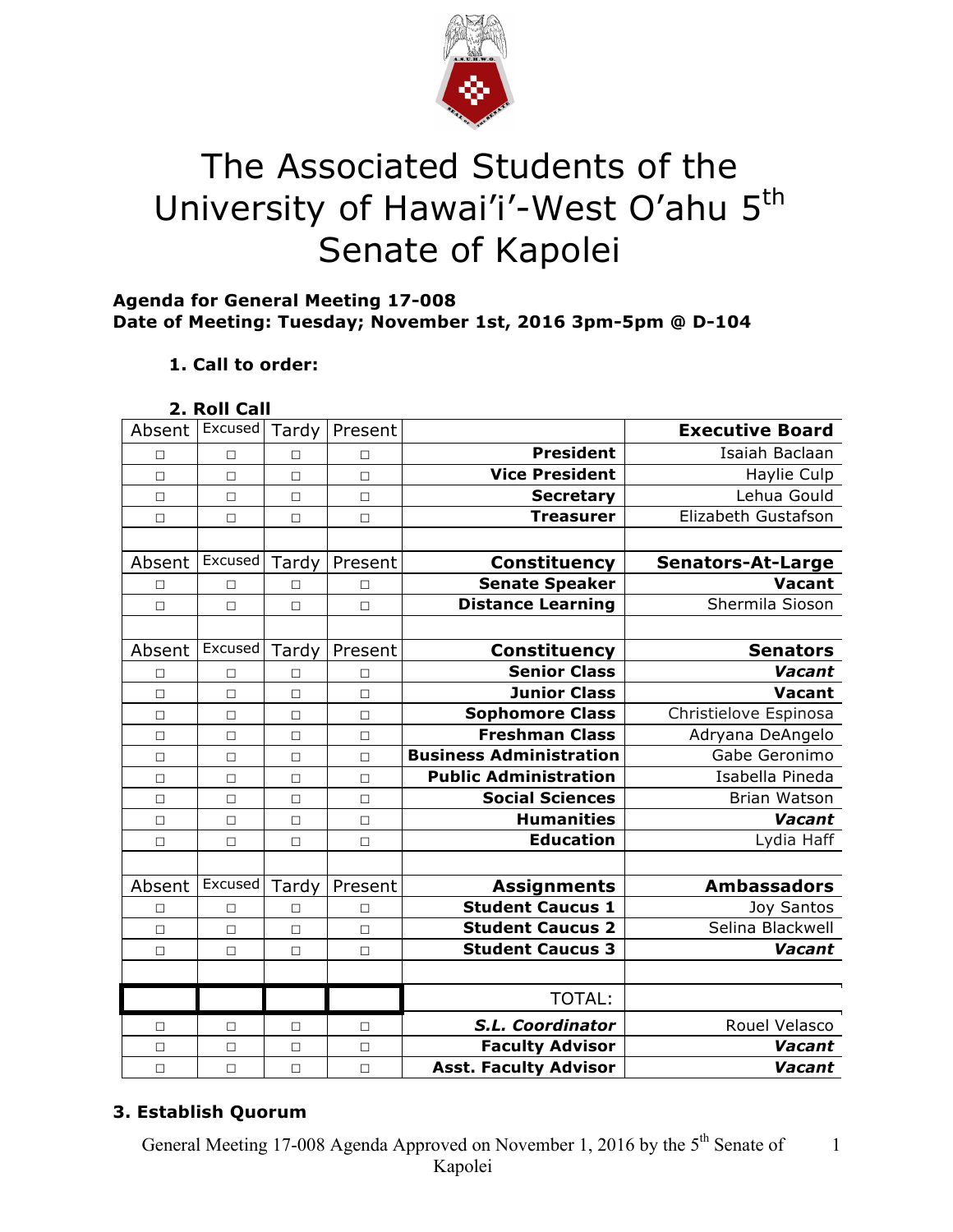### 3.1 Quorum Established? Yes

#### **4. Open Forum Guest**

#### **5. Approval of Agenda and Minutes**

- 5.1 Minutes for Meeting 17-007 Motion: Second: Vote:
- 5.2 Agenda for Meeting 17-008 Motion: Second: Vote:

#### **6. Internal Reports**

- 6.1 President
- 6.2 Vice President
- 6.3 Secretary
- 6.4 Treasurer
- 6.5 Advisors
- 6.6 *Standing Committee Reports*
- 6.6.1 Budget & Finance
- 6.6.2 Activities
- 6.6.3 Legislative
- 6.7 *Ad Hoc Committee Reports*
- 6.7.1 Island Liaison Ad Hoc Committee
- 6.8 *Senators Report*
- 6.8.1 Senate Speaker **N/A**
- 6.8.1 Distance Learning
- 6.8.2 Senior Class **N/A**
- 6.8.3 Junior Class **N/A**
- 6.8.4 Sophomore Class
- 6.8.5 Freshman Class
- 6.8.6 Business Administration Division
- 6.8.7 Public Administration Division
- 6.8.8 Social Sciences Division
- 6.8.9 Humanities Division **N/A**
- 6.8.10 Education Division
- 6.9 Caucus Ambassadors Report
- 6.10 *Campus Committees Report*
- -Communications Committee
- -Transportation Committee
- -Technology Committee
- -Health Committee
- -Strategic Planning Committee
- -Chancellors Search Committee

General Meeting 17-008 Agenda Approved on November 1, 2016 by the 5<sup>th</sup> Senate of 2